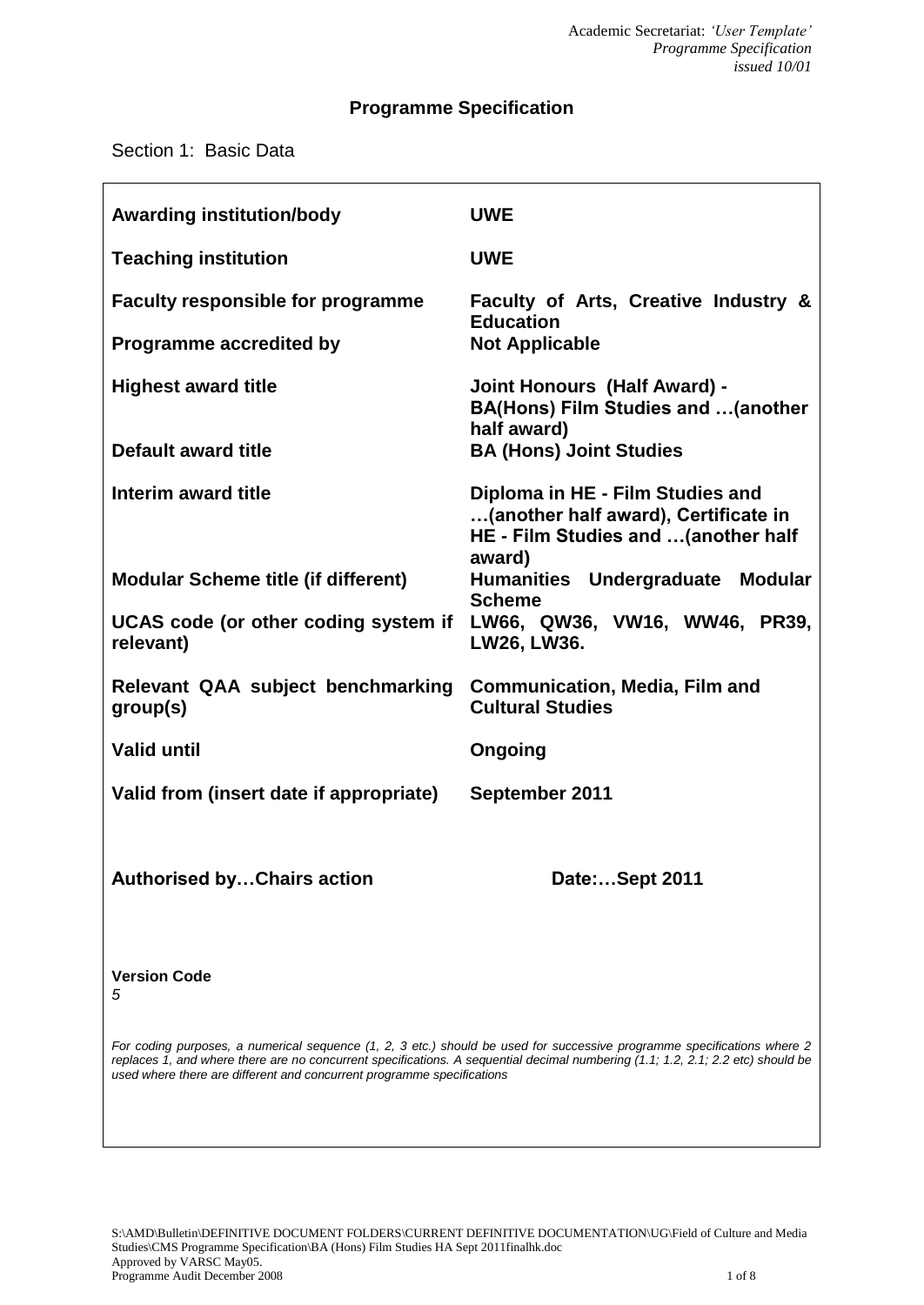## **Section 2: Educational aims of the programme**

- To develop students' knowledge of the history of film and cinema and their roles within culture and society.
- To engage students in critical and theoretical traditions in the field of Film Studies and related fields.
- To develop students' understanding of the processes of film production and to enable them to learn through practical application.
- To enhance students' awareness of cultural diversity within international contexts.
- To enable the development of critical, analytical and communication skills, enhancing employability.

### **Section 3: Learning outcomes of the programme**

*The award route provides opportunities for students to develop and demonstrate knowledge and understanding, qualities, skills and other attributes in the following areas: …*

### **Knowledge specific to the Subject**

| <b>Learning outcomes</b>          |                                                                                                                                                                                                             | <b>Teaching, Learning and Assessment</b><br><b>Strategies</b>                                                                                                                                                                                             |  |
|-----------------------------------|-------------------------------------------------------------------------------------------------------------------------------------------------------------------------------------------------------------|-----------------------------------------------------------------------------------------------------------------------------------------------------------------------------------------------------------------------------------------------------------|--|
| A Knowledge and understanding of: |                                                                                                                                                                                                             | Teaching/learning methods and strategies:                                                                                                                                                                                                                 |  |
| 1.                                | the history of cinema and its different strands,<br>traditions and movements, including historical<br>and global examples of non-Hollywood<br>forms;                                                        | Acquisition of 1 and 2 is through a combination of<br>lectures, screenings and seminars. Lectures<br>provide a general overview of a topic, or aim to<br>stimulate ideas and critical thinking about<br>particular issues. Additional support is provided |  |
| 2.                                | locating films in relation to their aesthetic,<br>social, cultural, ideological, economic,<br>technological, industrial and consumer<br>contexts;                                                           | through regular tuotirals where students can<br>obtain advice and guidance. Acquisition of 3 is<br>specifically linked to regular screenings of<br>appropriate films or excerpts, and other audio-<br>visual material; screenings and seminars include    |  |
| 3.                                | the analysis of film texts as complex systems<br>of meaning;                                                                                                                                                | analysis, discussion and debate. Acquisition of 4<br>is through seminars and tutorials where students<br>will be asked to discuss their work in small                                                                                                     |  |
| 4.                                | the conceptual vocabulary and theoretical<br>approaches developed within Film Studies<br>and related fields, thus enabling engagement<br>with on-going debates in contemporary film<br>theory and practice; | groups. Acquisition of 5 and 6 is through the<br>range of learning and teaching methods offered.<br>Throughout, the learner is encouraged to<br>undertake independent reading both to<br>supplement and consolidate what is being                         |  |
| 5.                                | cinema as a set of diverse practices and<br>institutions in relation to the broader socio-<br>cultural context of modernity, globalisation<br>and sustainability.                                           | taught/learnt, and to broaden their individual<br>knowledge and understanding of the subject.<br>There are also opportunities for work-based and<br>experiential learning.                                                                                |  |
| 6.                                | the changing contexts for production,<br>distribution and marketing in a converged<br>digital environment.                                                                                                  | <b>Assessment:</b><br>A variety of assessment methods is employed:<br>essays; research projects; oral presentations;<br>portfolios; case studies; self-evaluations; and<br>examinations.                                                                  |  |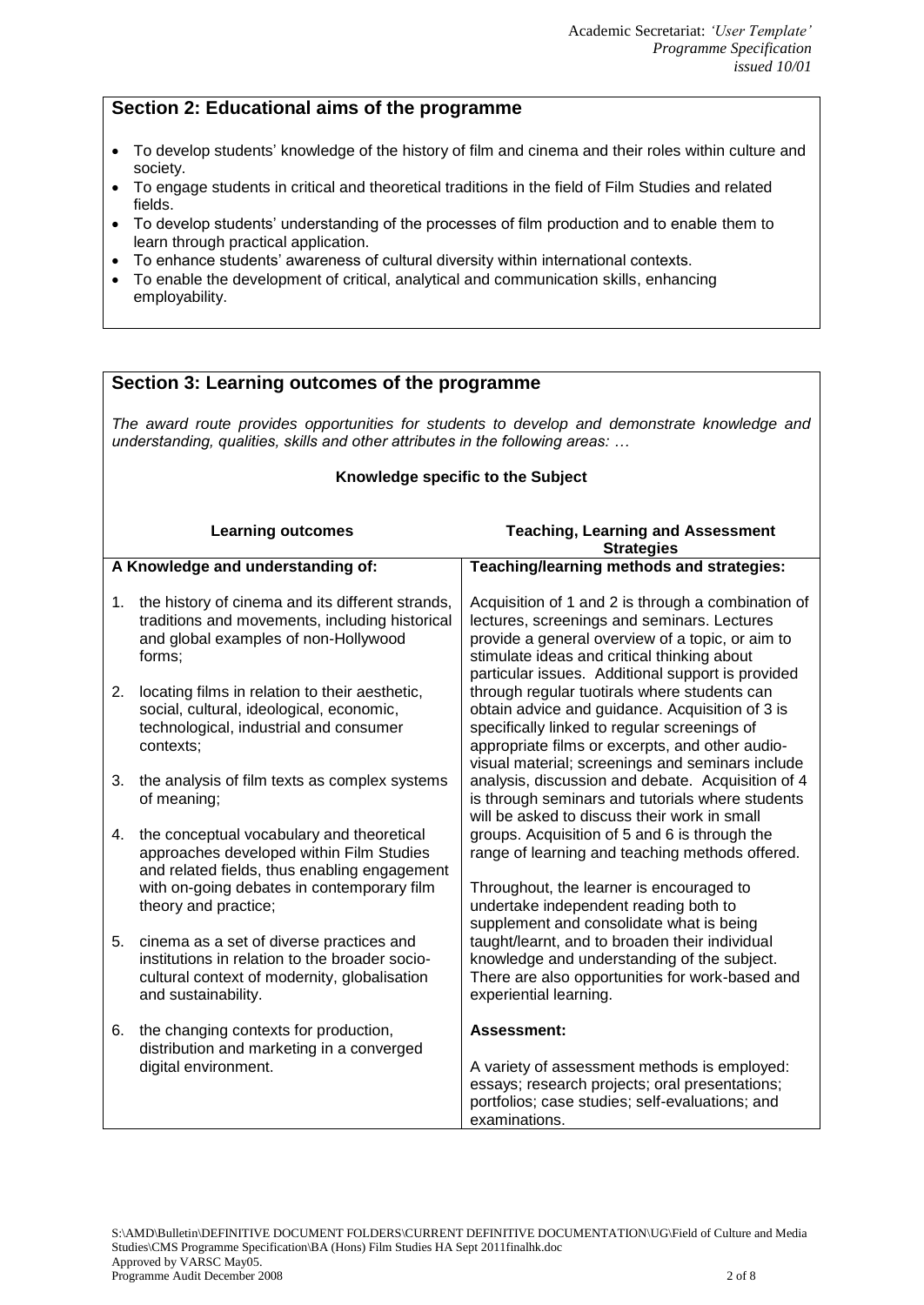#### **B Intellectual Skills**

| <b>B Intellectual Skills:</b>            |                                                                                                                                                                                                                              | Teaching/learning methods and strategies:                                                                                                                                                                                                                                                                                                                                                                                                                                                                                                                                                                                                                                                        |  |
|------------------------------------------|------------------------------------------------------------------------------------------------------------------------------------------------------------------------------------------------------------------------------|--------------------------------------------------------------------------------------------------------------------------------------------------------------------------------------------------------------------------------------------------------------------------------------------------------------------------------------------------------------------------------------------------------------------------------------------------------------------------------------------------------------------------------------------------------------------------------------------------------------------------------------------------------------------------------------------------|--|
| Students should develop the capacity to: |                                                                                                                                                                                                                              | These skills are developed in a number of ways,<br>including:                                                                                                                                                                                                                                                                                                                                                                                                                                                                                                                                                                                                                                    |  |
| 1.                                       | critically read a wide range of cinematic and<br>academic texts, and apply a variety of<br>methods of critical analysis to texts of<br>different kinds;                                                                      | Skills 1 - 2 are addressed through close reading<br>of key texts in seminar groups, and through<br>tutorials, which support essay and dissertation<br>production.                                                                                                                                                                                                                                                                                                                                                                                                                                                                                                                                |  |
|                                          | 2. construct coherent and cogent arguments;                                                                                                                                                                                  |                                                                                                                                                                                                                                                                                                                                                                                                                                                                                                                                                                                                                                                                                                  |  |
|                                          | 3. formulate research aims, and in the light of<br>these aims, collect and evaluate evidence of<br>different types and from different sources;                                                                               | Skill 3 is delivered through tutorial support aimed<br>at defining research questions and methods<br>available to students writing essays and<br>dissertations.                                                                                                                                                                                                                                                                                                                                                                                                                                                                                                                                  |  |
| 4.                                       | apply a range of conceptual frameworks and<br>research methods drawn from different<br>disciplines (such as Film Studies, Literary<br>Theory, Cultural Studies, Media Studies, New<br>Media, Philosophy, History and Drama); | Skills 4 and 5 are mainly delivered through critical<br>reading and application in seminars. Specific<br>modules (e.g., Film and Philosophy) draw<br>attention to the interdisciplinary nature of Film<br>Studies and to the methodological implications of<br>different analytic traditions.                                                                                                                                                                                                                                                                                                                                                                                                    |  |
| 5.                                       | articulate the complexity of cultural and<br>industrial processes;                                                                                                                                                           | Skill 6 is delivered through student participation in                                                                                                                                                                                                                                                                                                                                                                                                                                                                                                                                                                                                                                            |  |
|                                          | 6. reflect upon and articulate their own relation<br>to the cinematic, theoretical and cultural                                                                                                                              | seminars and tutorials.                                                                                                                                                                                                                                                                                                                                                                                                                                                                                                                                                                                                                                                                          |  |
|                                          | traditions studied during the course.                                                                                                                                                                                        | Assessment:<br>A variety of assessment methods is employed.<br>Skills 1 and 2 are specifically assessed through<br>seminar presentations, essays and examinations,<br>requiring students to synthesise and articulate<br>key issues clearly. Skill 3 is assessed more<br>substantially through projects, case studies and<br>the dissertation. Skills 4 and 5 are assessed<br>through conventional essay based assignments<br>and through projects that facilitate a case study<br>approach which will help reveal the complex<br>processes at work in the production of meaning.<br>Skill 6 is assessed through self-evaluation<br>assessments and, in some cases, through critical<br>practice |  |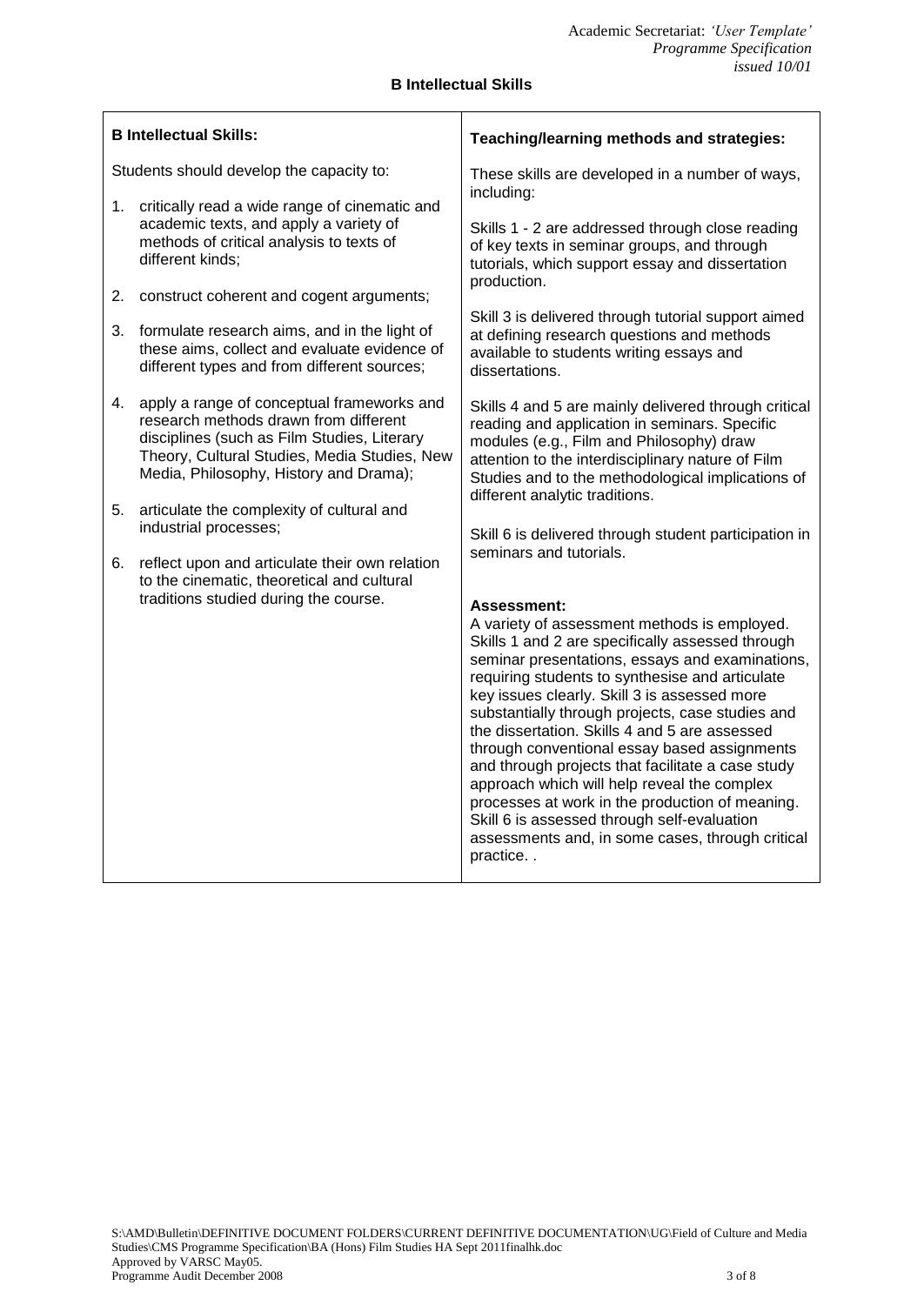| <b>C Subject/Professional/Practical Skills:</b>                                                                                                                                                                                | Teaching/learning methods and strategies:                                                                                                                                                                                                              |  |
|--------------------------------------------------------------------------------------------------------------------------------------------------------------------------------------------------------------------------------|--------------------------------------------------------------------------------------------------------------------------------------------------------------------------------------------------------------------------------------------------------|--|
| Students should develop the capacity to:<br>describe and explain the different parts of a<br>1.<br>film using appropriate terminology.<br>demonstrate an understanding of film<br>2.<br>construction through textual analysis; | Practical and conceptual skills will be developed<br>through workshops and seminars, which provide<br>technical instruction and practice in key methods<br>of application. Lectures and seminars develop<br>case study approaches enhancing commercial |  |
| develop commercial awareness of film<br>3.<br>production, distribution and marketing in a<br>converged digital environment.                                                                                                    | awareness.<br>Assessment:                                                                                                                                                                                                                              |  |
| Students taking critical practice module options                                                                                                                                                                               |                                                                                                                                                                                                                                                        |  |
| should also develop the capacity to:                                                                                                                                                                                           | Skills 1-3 will be assessed through a combination                                                                                                                                                                                                      |  |
| demonstrate an understanding of film<br>4.<br>construction through practical application                                                                                                                                       | of seminar presentations, coursework and<br>examinations. Skills 4-6 will be assessed through                                                                                                                                                          |  |
| demonstrate technical skills in scripting and<br>5.<br>video production                                                                                                                                                        | the completion of practical projects in scripting<br>and video production and through accompanying                                                                                                                                                     |  |
| develop group-based and/or individual video<br>6.<br>production projects that call on project<br>management, resourcing and budgeting                                                                                          | production files.                                                                                                                                                                                                                                      |  |
| skills.                                                                                                                                                                                                                        |                                                                                                                                                                                                                                                        |  |

#### **D Other Transferable Skills and attributes**

| <b>Other Transferable skills and attributes:</b>                                                                                                                                                                                                                               | Teaching/learning methods and strategies:                                                                                                                                                                                                                                                                                                                  |  |
|--------------------------------------------------------------------------------------------------------------------------------------------------------------------------------------------------------------------------------------------------------------------------------|------------------------------------------------------------------------------------------------------------------------------------------------------------------------------------------------------------------------------------------------------------------------------------------------------------------------------------------------------------|--|
| Students should also acquire an appropriate level<br>of competence in:                                                                                                                                                                                                         | Skill 1 is supported by seminar discussions and<br>presentations, feedback on written assessments<br>and workshops addressing key skills, such as                                                                                                                                                                                                          |  |
| 1. communicating ideas and knowledge<br>effectively in written, oral, visual and<br>multimedia forms;                                                                                                                                                                          | essay writing. Skills 2 and 3 will be acquired<br>specifically through production workshops and<br>group presentations. Skill 3 will be acquired                                                                                                                                                                                                           |  |
| 2. working independently and in groups on<br>directed and self-defined projects, sharing<br>ideas and responding positively to feedback<br>and criticism:                                                                                                                      | through support material, tutorials and library<br>sessions on electronic resources and effective<br>search methods Skills 4 and 5 are encouraged                                                                                                                                                                                                          |  |
| 3. information literacy and research, including<br>identifying, assimilating and evaluating<br>information, using a range of resources<br>appropriate to the task, including audio-visual<br>materials, the internet, and electronic<br>databases, as well as more traditional | by practice-based modules and self-directed<br>study on modules such as the dissertation. Skill 6<br>will be acquired through set reading and viewing<br>and subsequent seminar discussions. Skill 7 is<br>developed by lectures and seminar discussion on<br>industry-focused modules (e.g., Hollywood). Skill<br>8 is developed through the curriculum's |  |
| sources:<br>4. independent and creative thinking, including<br>problem-solving skills;                                                                                                                                                                                         | international focus, as well as through studying<br>issues around gender, race, class, sexuality.                                                                                                                                                                                                                                                          |  |
| 5. meeting deadlines through effective time<br>management, planning and organisational                                                                                                                                                                                         | Most of these skills are also enhanced by the<br>GDP.                                                                                                                                                                                                                                                                                                      |  |
| skills.<br>6. Ability to read and review complex texts for a<br>variety of purposes, with good attention to<br>detail, including both visual and verbal<br>literacy.                                                                                                           | Assessment:<br>skills.<br>All<br>assessments<br>test communication<br>Successful completion of assessments in itself<br>demonstrates the achievement of skills 2 and 5.                                                                                                                                                                                    |  |
| 7. Numeracy skills, including ability to interpret<br>statistical and numeric data.                                                                                                                                                                                            | Skills 2-4 are assessed through research projects<br>and production work. Skills 6-7 are assessed                                                                                                                                                                                                                                                          |  |
| 8. Tolerance, open-mindedness and sensitivity<br>to inter-cultural differences                                                                                                                                                                                                 | through coursework and exams. Skill 8 is<br>assessed through the students' engagement with<br>the curriculum and through coursework.                                                                                                                                                                                                                       |  |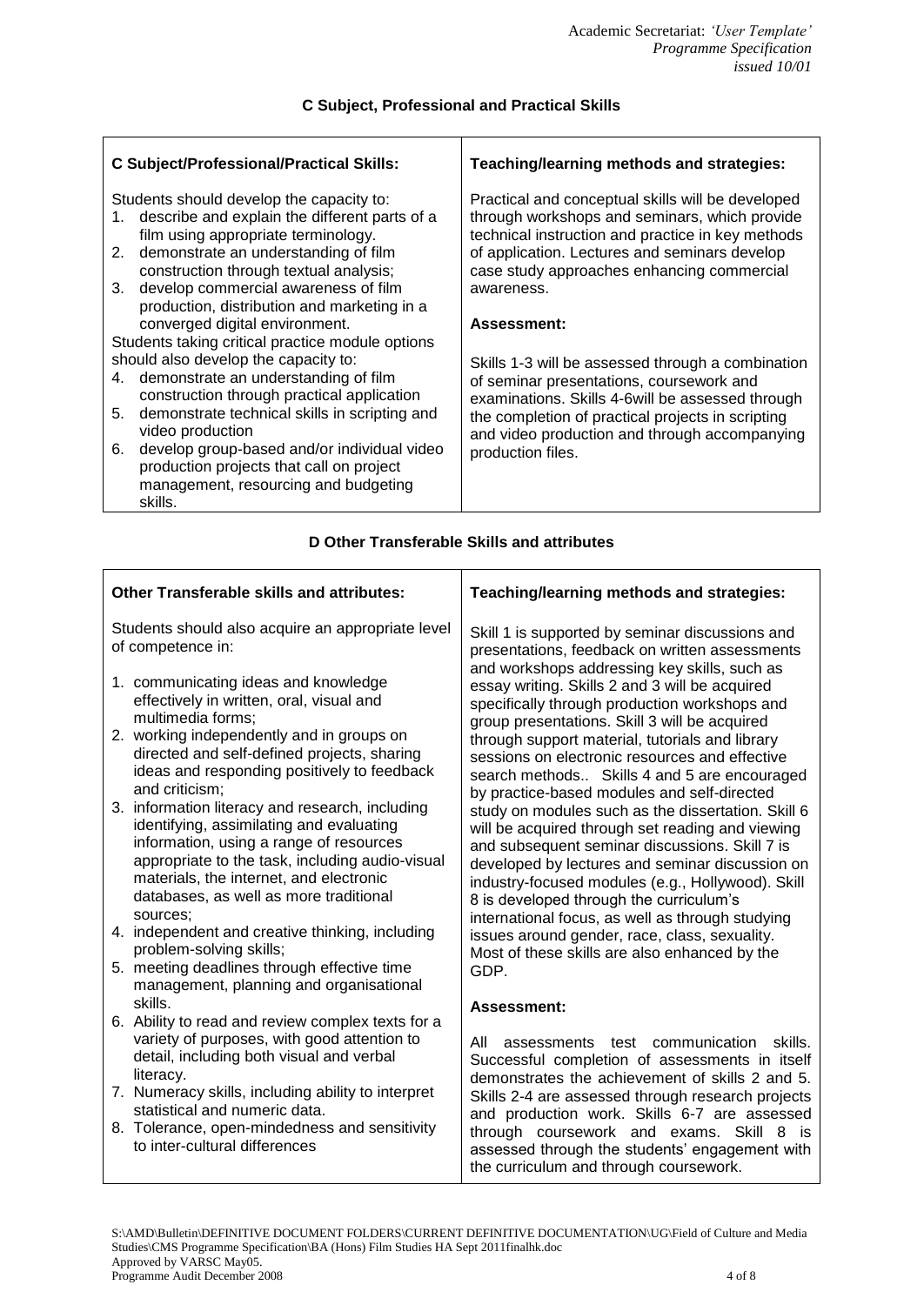Academic Secretariat: *'User Template' Programme Specification issued 10/01*

### **Section 4: Programme structure**

*Use next page to provide a structural chart of the programme showing:*

- *Level and credit requirements*
- *Interim award requirements*
- *Module diet, including compulsory/core/optional modules*

| <b>ENTRY</b> | ᠇<br>Year 1/Level      | <b>Compulsory modules</b><br>UPCPAE-30-1 Film<br>Cultures<br><b>Core modules</b><br>Students must take one of<br>the following modules<br>which will be designated<br>for their joint award:<br>UPCPRE-30-1<br>٠<br>Anatomy of Film<br>UPCPRJ-30-1 Topics<br>$\bullet$<br>in Film History | <b>Optional modules</b><br>There are no optional<br>modules at this stage of<br>this award.                                                 | <b>Interim Awards:</b><br>Credit requirements<br>120 - Certificate in<br>Higher Education (60<br>credits from this award<br>and 60 credits from<br>another half award)<br>Other requirements<br>None |
|--------------|------------------------|-------------------------------------------------------------------------------------------------------------------------------------------------------------------------------------------------------------------------------------------------------------------------------------------|---------------------------------------------------------------------------------------------------------------------------------------------|------------------------------------------------------------------------------------------------------------------------------------------------------------------------------------------------------|
|              | N<br>yel<br>Year<br>ລັ | <b>Compulsory modules</b><br>UPCPAH-30-2<br>Currents in Film<br>Theory                                                                                                                                                                                                                    | <b>Optional modules</b><br>Students must take one of<br>the Film Studies modules<br>on offer - these will vary<br>from year to year but may | <b>Interim Awards:</b><br>Credit requirements -<br>$240 - (120$ from this<br>award and 120 from<br>another half award)<br>Diploma in Higher                                                          |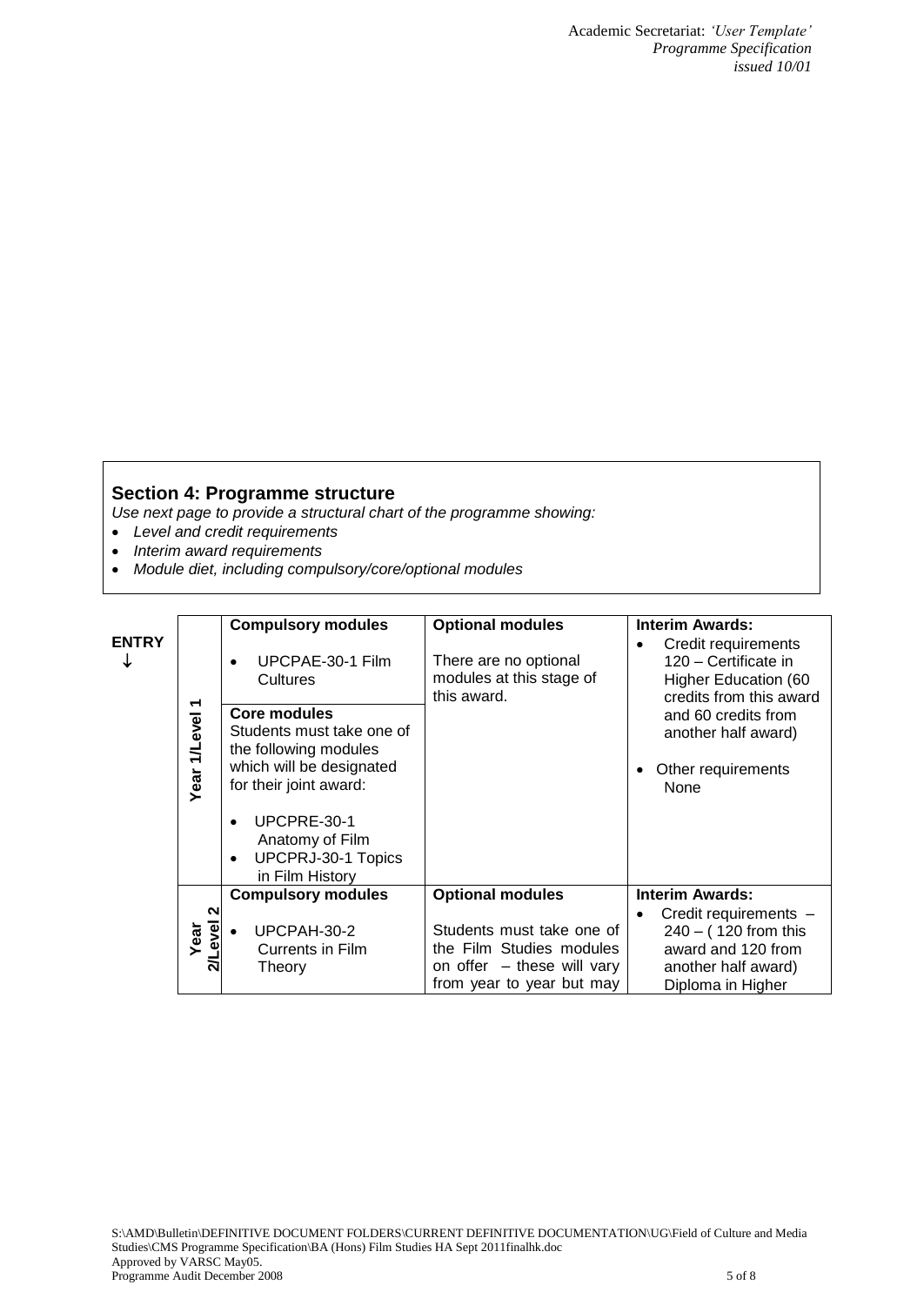|                |                                                                                                                                                                                       |                                                                                                                                                                                                                                                                                                                                                                                                                                                                                                                                                                                  | <i>LONCU TOTOT</i>                                                                                                                                                                                                                                                                                                                                                                                                            |
|----------------|---------------------------------------------------------------------------------------------------------------------------------------------------------------------------------------|----------------------------------------------------------------------------------------------------------------------------------------------------------------------------------------------------------------------------------------------------------------------------------------------------------------------------------------------------------------------------------------------------------------------------------------------------------------------------------------------------------------------------------------------------------------------------------|-------------------------------------------------------------------------------------------------------------------------------------------------------------------------------------------------------------------------------------------------------------------------------------------------------------------------------------------------------------------------------------------------------------------------------|
|                | <b>Core modules</b><br>There are no core modules<br>at this level for this award.                                                                                                     | include:<br><b>UACAF5-30-2</b><br>Film Forms<br>UACPAL-30-2<br>Hollywood<br>UACPRL-30-2<br>World Cinema<br>UACPRK-30-2<br>Women on Both Sides of<br>the Camera                                                                                                                                                                                                                                                                                                                                                                                                                   | Education<br>Other requirements<br>$\bullet$<br>None                                                                                                                                                                                                                                                                                                                                                                          |
| Year out       | placement<br>Not Applicable to this award.                                                                                                                                            | Use this space to describe optional/compulsory year abroad/placement/clinical                                                                                                                                                                                                                                                                                                                                                                                                                                                                                                    |                                                                                                                                                                                                                                                                                                                                                                                                                               |
| Year 3/Level 3 | <b>Compulsory modules</b><br>There are no compulsory<br>modules for this stage of<br>this award.<br><b>Core modules</b><br>There are no core modules<br>at this level for this award. | <b>Optional modules</b><br>Students must take two of<br>the Film Studies modules<br>on offer. These will vary<br>from year to year but may<br>include:<br>UACPRF-30-3<br><b>Film Genres</b><br>UACPCP-30-3<br>Dissertation in Film<br><b>Studies</b><br>UACAHC-30-3<br><b>Cinematic Practice</b><br>UPZPMR-30-3<br>Film and Philosophy<br>UACPRH-30-3<br>Music, Cinema, Culture<br>UACAHD-30-3<br>Cinema, Race & Ethnicity<br>UACPCM-30-3<br><b>British National Cinemas</b><br>UACAGW-30-3<br>Games, Simulation and<br>Media<br>UACPMN-30-3<br>Work Placement and<br>Experience | Prerequisite<br>requirements<br>Minimum<br>credit/module<br>requirements -<br>240 (120 from this half<br>award and 120 from<br>another half award)<br>Awards:<br>Target/highest -<br>$\bullet$<br>BA(Hons)<br>Default title - BA<br><b>Credit requirements -</b><br>BA(Hons) - 360 (180 from<br>this half award and 180<br>from another half award).<br>BA - 300 (150 from this<br>award and 150 from<br>another half award). |

#### $\rightarrow$  GRADUATION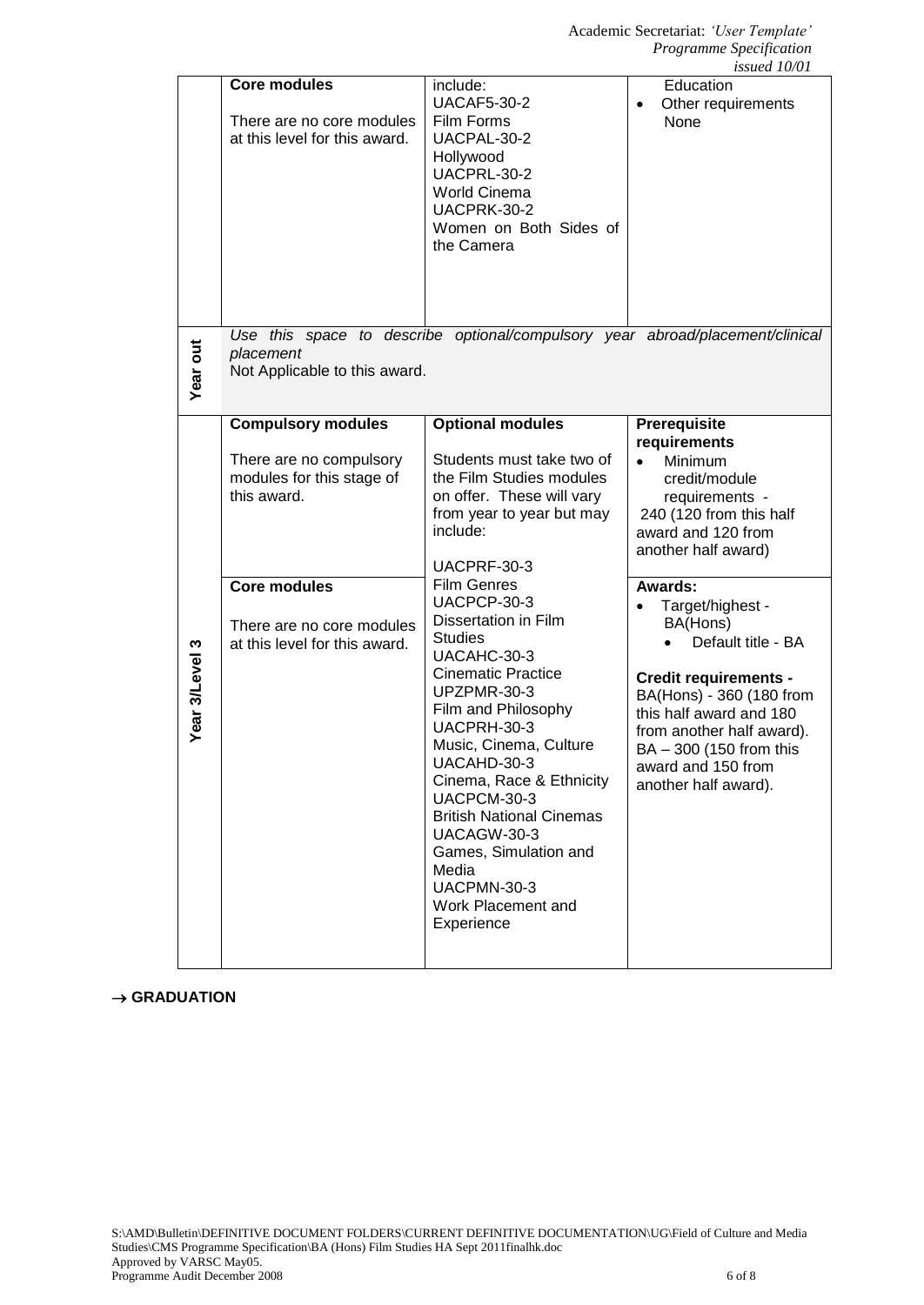## **Section 5: Entry requirements**

Candidates must be able to satisfy the general admissions requirements of the University of the West of England with specific requirements as detailed below:

#### A & AS Levels

Tariff points as appropriate for the year of entry.

#### **BTEC**

An appropriate National Diploma within the range of 1 Distinction and 2 Merits.

Irish Highers

Four passes with grades within the following range: BBBB – ABBC.

Access Courses

Validated access course in appropriate subjects, including credits at Level 2 English

Baccalaureate

European with between 70% and 76%. International with between 28 and 32 points.

#### **Section 6: Assessment Regulations**

- a) **Wholly in accordance with MAR**
- b) **Approved MAR variant (insert variant)**
- c) **Non MAR**

## **Section 7: Student learning: distinctive features and support**

- Strong emphasis on internationalisation and inter-cultural experience, exploring the world through film
- Ability to combine Film Studies with a second field to enhance interdisciplinarity.
- Dedicated tutors and strong academic support, including weekly 'drop in' hours
- Study and employability skills sessions embedded in modules, via the Graduate Development Programme (GDP).
- Detailed module handbooks and readers supporting effective study.
- Wide range of teaching and learning strategies, including varied range of assessment modes, to support different learning styles and abilities.
- Trained counsellors and student advisers providing non-academic support
- Extensive library and other online learning resources and facilities.
- Blackboard learning environment, internet and email access.

## **Section 8 Reference points/benchmarks**

- *Subject benchmarks* Curriculum content, development and progression and teaching and learning approaches within this programme are in line with QAA subject benchmark recommendations. These include the breadth and depth of knowledge being offered, the coherence of the programme's structure, and the use of a wide range of teaching and learning models and assessment practices.
- *University teaching and learning policies:* See above.
- S*taff research projects:* All members of the film studies team are engaged in research and have a wide range of published work that informs the academic content of this programme. In addition, some staff are practising film-makers.